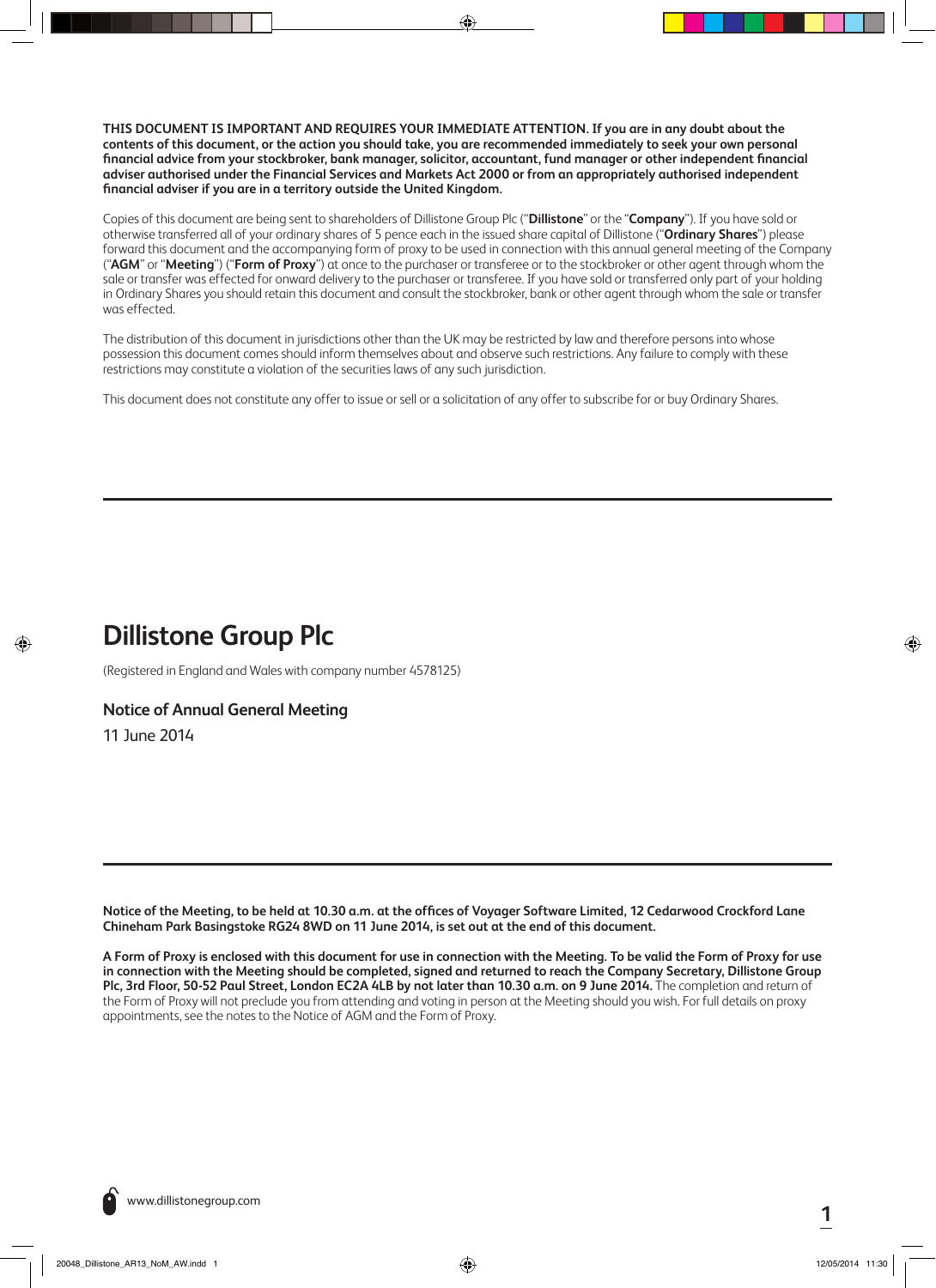# Dillistone Group Plc

**Operator:** rich **Proof:** 02

**Set-up:** Darren **Date:** 9 May 2014 5:31 PM First Read/Revisions

Dear Shareholder,

I am writing to inform you that this year's annual general meeting of Dillistone Group Plc will be held on Wednesday 11 June 2014 at 10.30 a.m. at the offices of Voyager Software Limited at **12 Cedarwood Crockford Lane Chineham Park Basingstoke RG24 8WD**. Details of the business to be considered are set out in the notice of meeting ("**Notice**") which follows this letter. I should like to make some comments on a number of the matters to be dealt with at the AGM.

# **Resolutions 3 , 4 & 5 – Re-election of Directors**

These resolutions concern the re-election of Mike Love, Rory Howard and Alistair Milne, who are retiring at the Meeting by rotation in accordance with article 83 of the Company's articles of association. The Board of Directors of Dillistone ("Board" or "Directors"), following its evaluation of the performance of the Directors offering themselves for re-election, confirms that each of the Directors is performing effectively and demonstrates commitment to their role.

#### **Resolution 8 – Directors' power to allot shares**

Section 549 of the Companies Act 2006 (the "**Act**") stipulates that directors cannot allot shares or rights to subscribe for shares in a company (other than the shares allotted in accordance with an employees' share scheme) unless they are authorised to do so by its shareholders in general meeting. The Directors' current authority to allot shares was granted at last year's annual general meeting and is due to expire at the conclusion of the Meeting. Resolution 8 seeks new authority from shareholders (to the exclusion of the previous general authority granted at last year's annual general meeting) for the Directors to allot relevant securities up to an aggregate nominal value £304,585. This general authority equates to approximately one-third of the nominal value of the issued share capital of the Company in each case. The Directors do not have any present intentions of exercising this authority, but they consider it desirable that the specified amount of unissued share capital is available for issue so that they can more readily take advantage of possible opportunities. Unless renewed, revoked, varied or extended, this authority will expire at the conclusion of the next annual general meeting of the Company.

#### **Resolution 9 – Directors' power to allot shares for cash**

Resolution 9 authorises the Directors in certain circumstances to allot equity securities for cash other than in accordance with statutory pre-emption rights (which require a company to offer all allotments for cash first to existing shareholders in proportion to their holdings). The relevant circumstances are either where (i) the allotment takes place in connection with a rights issue or (ii) the allotment is limited to a maximum nominal amount of £137,063 (equating to 2,741,260 ordinary shares of 5p each, respectively), representing approximately 15% of the nominal value of the issued ordinary share capital of the Company in each case. Unless renewed, revoked, varied or extended, this authority will expire at the conclusion of the next annual general meeting of the Company. Resolution 9 will also give the Directors power to sell Ordinary Shares held in treasury on a non pre-emptive basis, subject always to the limitations noted above. The Directors consider that the power proposed to be granted by Resolution 9 is necessary to retain flexibility, although they do not have any intention at the present time of exercising such power.

## **Resolution 10 – Authority to purchase shares (market purchases)**

Under Resolution 10, which is proposed as a special resolution, the Company will seek to renew the current limited authority to make purchases in the market of its own Ordinary Shares subject to specified limits, including the minimum and maximum prices which may be paid. The maximum number of Ordinary Shares which the Company may purchase pursuant to this authority is limited to, 1,827,512 Ordinary Shares, representing approximately 10% of the issued share capital of the Company in each case.

In seeking this authority the Board is not indicating any commitment to buy back Ordinary Shares. The Board will only exercise the authority if, in the light of market conditions prevailing at the time, it considers that the purchases of Ordinary Shares can be expected to result in an increase in earnings per share and be in the best interests of shareholders generally. The Directors do, however, consider it desirable for this authorisation to be available to provide flexibility in the management of the Company's capital reserves. In the event of any purchase under this authority, the Directors would either hold the purchased Ordinary Shares in treasury or cancel them. The authority will expire at the conclusion of the next annual general meeting of the Company.

#### **Action to be taken**

Whether or not you intend to come to the AGM, please complete and return the accompanying Form of Proxy to the Company Secretary so as to be received no later than 10.30 a.m. on 9 June 2014. By doing so, you will not preclude yourself from attending and voting in person at the Meeting.

## **Recommendation**

Your Board considers each of the proposed resolutions to be in the best interests of the Company and its shareholders as a whole. Accordingly, your Directors unanimously recommend that you vote in favour of the resolutions as they intend to do in respect of their own beneficial shareholdings amounting to 7,932,981 Ordinary Shares representing approximately 43.41 per cent. of the issued share capital of the Company.

Yours faithfully

**Mike Love** Non-Executive Chairman 16 May 2014

◈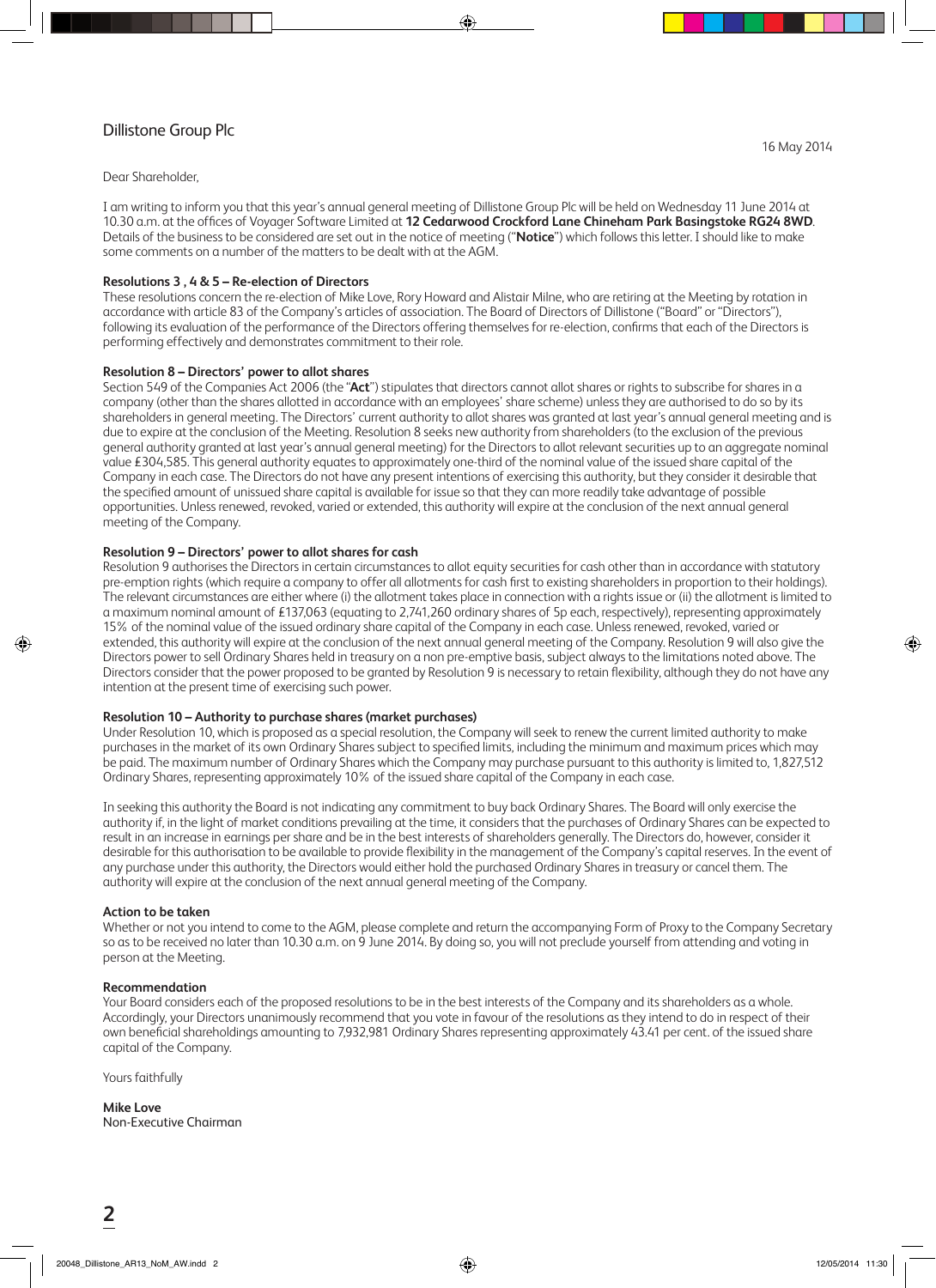# Dillistone Group Plc

**Operator:** Darren **Proof:** 01

# Notice of Annual General Meeting

**Set-up:** Darren **Date:** 9 May 2014 5:31 PM First Read/Revisions

Notice is hereby given that the Annual General Meeting (the "**AGM**" or "**Meeting**") of Dillistone Group Plc (the "**Company**") will be held at the offices of Voyager Software Limited at **12 Cedarwood Crockford Lane Chineham Park Basingstoke RG24 8WD** on Wednesday 11 June 2014 at 10.30 a.m. for the following purposes:

## **Ordinary Resolutions**

To consider and, if thought fit, pass the following resolutions, which will be proposed as ordinary resolutions:

#### **1. Report and accounts**

To receive the audited annual accounts of the Company for the year ended 31 December 2013, together with the directors' report and the auditor's report on those annual accounts.

## **2. Declaration of dividend**

To declare a final dividend of 2.6 pence per ordinary share of 5 pence each in the issued share capital of the Company for the year ended 31 December 2013 payable on 25 June 2014 to shareholders who are on the register of members of the Company at 5.00 p.m. on 16 May 2014.

## **3. Re-election of Director**

To re-elect Mike Love, who retires by rotation in accordance with the Company's articles of association.

## **4. Re-election of Director**

To re-elect Rory Howard, who retires by rotation in accordance with the Company's articles of association.

## **5. Re-election of Director**

To re-elect Alistair Milne, who retires by rotation in accordance with the Company's articles of association.

#### **6. Re-appointment of auditors**

To appoint Grant Thornton as auditors of the Company to hold office from the conclusion of this Meeting until the conclusion of the next general meeting at which accounts are laid before the Company.

# **7. Auditors' remuneration**

To authorise the directors to determine the remuneration of the auditors.

#### **8. Directors' authority to allot shares**

That, in substitution for any equivalent authorities and powers granted to the directors prior to the passing of this resolution, the directors be and they are generally and unconditionally authorised pursuant to Section 551 of the Companies Act 2006 (the "**Act**") to exercise all powers of the Company to allot shares in the Company, and grant rights to subscribe for or to convert any security into shares of the Company (such shares, and rights to subscribe for or to convert any security into shares of the Company being "**relevant securities**") up to an aggregate nominal amount of £304,585 provided that, unless previously revoked, varied or extended, this authority shall expire on the conclusion of the annual general meeting of the Company to be held in 2015, except that the Company may at any time before such expiry make an offer or agreement which would or might require relevant securities to be allotted after such expiry and the Directors may allot relevant securities in pursuance of such an offer or agreement as if this authority had not expired.

# **Special Resolutions**

To consider and, if thought fit, pass the following resolutions which will be proposed as special resolutions.

## **9. Directors' power to allot shares for cash**

That the Directors be and they are empowered pursuant to Section 570(1) of the Act to allot equity securities (as defined in Section 560(1) of the Act) of the Company wholly for cash pursuant to the authority of the directors under Section 551 of the Act conferred by resolution 10 above and/or by way of a sale of treasury shares (by virtue of Section 573 of the Act), in each case as if Section 561(1) of the Act did not apply to such allotment, provided that:

- (a) the power conferred by this resolution shall be limited to:
	- (i) the allotment of equity securities in connection with an offer of equity securities to the holders of ordinary shares in the capital of the Company in proportion as nearly as practicable to their respective holdings of such shares, but subject to such exclusions or other arrangements as the Directors may deem necessary or expedient in relation to fractional entitlements or legal or practical problems under the laws of, or the requirements of any regulatory body or any stock exchange;
	- (ii) the allotment, otherwise than pursuant to sub-paragraph (i) above, of equity securities up to an aggregate nominal amount of £137,063; and

**<sup>3</sup>** www.dillistonegroup.com

◈